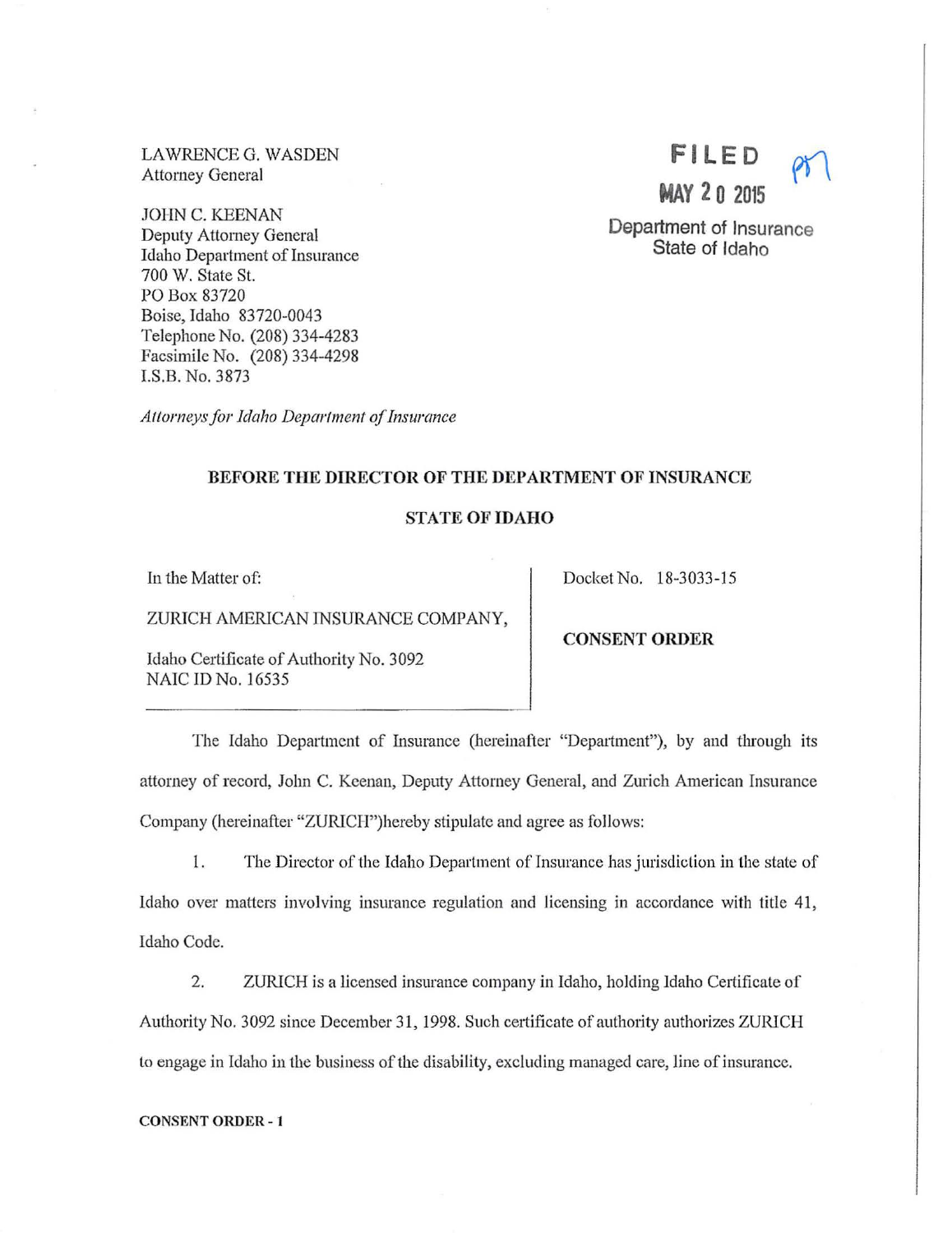## *ONE: DEPARTMENT RULE 6. SUBSECTION 012.01*

3. Rule 18.01.06 of the rules promulgated by the Department pursuant to the Idaho Insurance Code, title 41, Idaho Code, is entitled "Rule to Implement Uniform Coverage for Newborn and Newly Adopted Children." Such rule is found in the Administrative Code at IDAPA 18.01.06. Subsection 001.02 of the rule provides that such rule "sets forth uniform requirements to be followed by health plans providing coverage to newborn and newly adopted children in accordance with Sections 41-2140, 41-2210, 41-3437, 41-3923, 41-4023 and 41-4123, Idaho Code."

4. IDAPA 18.01.06.012.01 is labeled "Notification and Payment." Paragraphs a and b of that subsection provide as follows:

a. If notice and payment of additional premium are required for dependent coverage under the health plan contract, the contract may require notice of birth, placement or adoption and payment of required premium as a condition of coverage for newborn and newly adopted children. The notification period shall be not less than sixty ( 60) days from the date of birth for a newborn child or, for newly adopted children, sixty (60) days from the earlier of the date of adoption or placement for adoption. The due date for payment of any additional premium, if required, shall be not less than thirty-one (31) days following receipt by the health plan member of a billing for the required premium.

b. All requirements for notice and payment of premium applied by the health plan for the enrollment of newborn or newly adopted children shall be clearly set forth in the health plan contract and provided to the health plan members in a manner reasonably calculated to provide notice to the members of the requirements.

5. ZURICH's policy form U-TA-100-B ID (03/13) filed with the Department includes

the requirements for payment of any additional premium due, in accordance with the Rule cited above.

6. However, for the period from April 2, 2008, to March 25, 2013, ZURICH's policy form U-TA-100-A ID (05/07) filed with the Department failed to include notice of the thirty-one (31) day minimum period for payment of additional required premium as a condition of coverage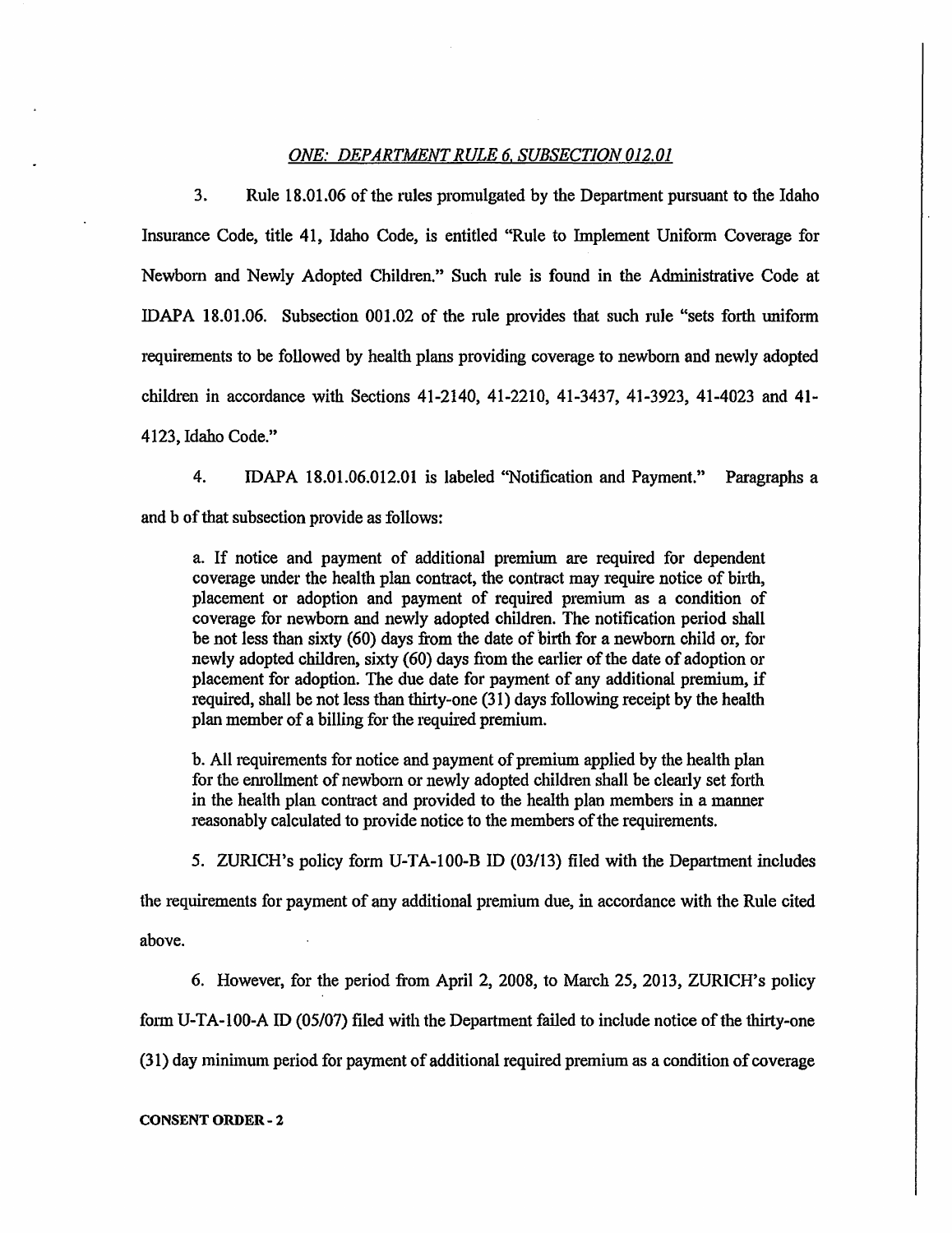for newborn and newly adopted children, after the insured health plan members had received a billing from ZURICH for the additional premium due. Such failure constituted violations of IDAPA 18.01.06.012.01.a and b.

7. ZURICH neither admits nor denies violations of IDAPA 18.01.06.012.01.a and b extending over the time period of April 2, 2008, to March 25, 2013.

8. The Department acknowledges that ZURICH corrected such possible violations and was brought into compliance on March 25, 2013, with policy form U-TA-100-B ID (03/13).

9. On February 25, 2015, ZURICH provided to the Department a notarized statement representing that ZURICH had issued one policy under form U-TA-100-A ID (05/07) and that no claims were denied and no coverage was declined or rejected due to possible violations of applicable Idaho law or rule. The Department relies on such representation in entering into this Consent Order.

## *TWO: DEPARTMENT RULE 6. SUBSECTIONS 010.01. 011.02. and 011. 05*

10. Paragraph 3 above is incotporated herein by reference as if set forth in full.

11. IDAPA 18.01.06.010.02 defines the term "congenital anomaly" as:

a condition existing at or from birth that is a significant deviation from the common form or function of the body, whether caused by a hereditary or developmental defect or disease. For purposes of [Rule 18.01.06], the term significant deviation is defined to be a deviation which impairs the function of the body and includes but is not limited to the condition of cleft lip, cleft palate, webbed fingers or toes, sixth toes or fingers, or defects of metabolism and other conditions that are medically diagnosed to be congenital anomalies.

12. IDAPA 18.01.06.011, "Coverage Requirements," provides in pertinent part:

02. Coverage Requirements. Coverage of newborn and newly adopted children shall be at least equivalent to the coverage afforded other health plan members under the health plan and shall also include, but not be limited to, coverage for the medically necessary care and treatment of congenital anomalies.

 $\cdots$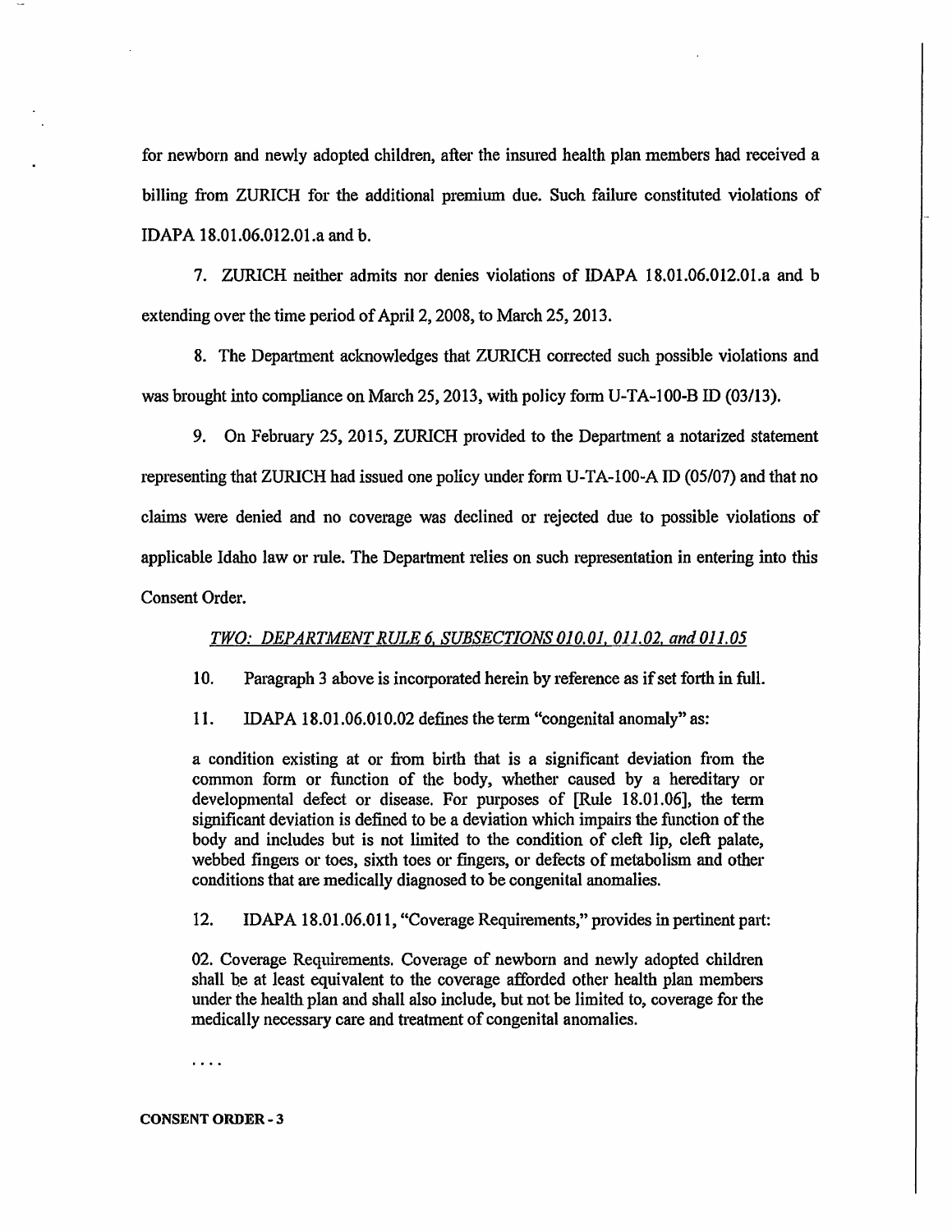05. Limitations on Coverage for Congenital Anomalies. A health plan may apply exclusions, requirements or benefit limitations, including cost sharing requirements, to coverage for congenital anomalies that are consistent with the requirements of this rule and no more restrictive than exclusions, requirements or benefit limitations applied to coverage for similar treatments, conditions and services provided under the health plan.

13. ZURICH's policy form U-TA-100-B ID (03/13) filed with the Department conforms with the coverage requirements cited in IDAPA Rule 18.01.06 with regard to the term "congenital anomaly."

14. However, for the period from April 2, 2008; to March 25, 2013, ZURICH's policy form U-TA-100-A ID (05/07) filed with the Department failed to define and provide coverage for congenital anomalies as provided in IDAPA Rule 18.01.06.

15. ZURICH neither admits nor denies violations of IDAPA Rule 18.01.06 relating to "congenital anomalies" extending over the time period of April 2, 2008, to March 25, 2013.

16. The Department acknowledges that ZURICH corrected such possible violations and was brought into compliance on March 25, 2013, with policy form U-TA-100-B ID (03/13).

17. On February 25, 2015, ZURICH provided to the Department a notarized statement representing that ZURICH had issued one policy under form U-TA-100-A ID (05/07) and that no claims were denied and no coverage was declined or rejected due to possible violations of applicable Idaho law or rule. The Department relies on such representation in entering into this Consent Order.

## **THREE: IDAHO CODE SECTION 41-2210(3)**

18. Section 41-2210(3), Idaho Code, with regard to coverage of dependent children under the age of twenty-five (25), provides:

[Any] group disability insurance contract or blanket disability insurance contract delivered or issued for delivery in this state shall provide that an unmanied child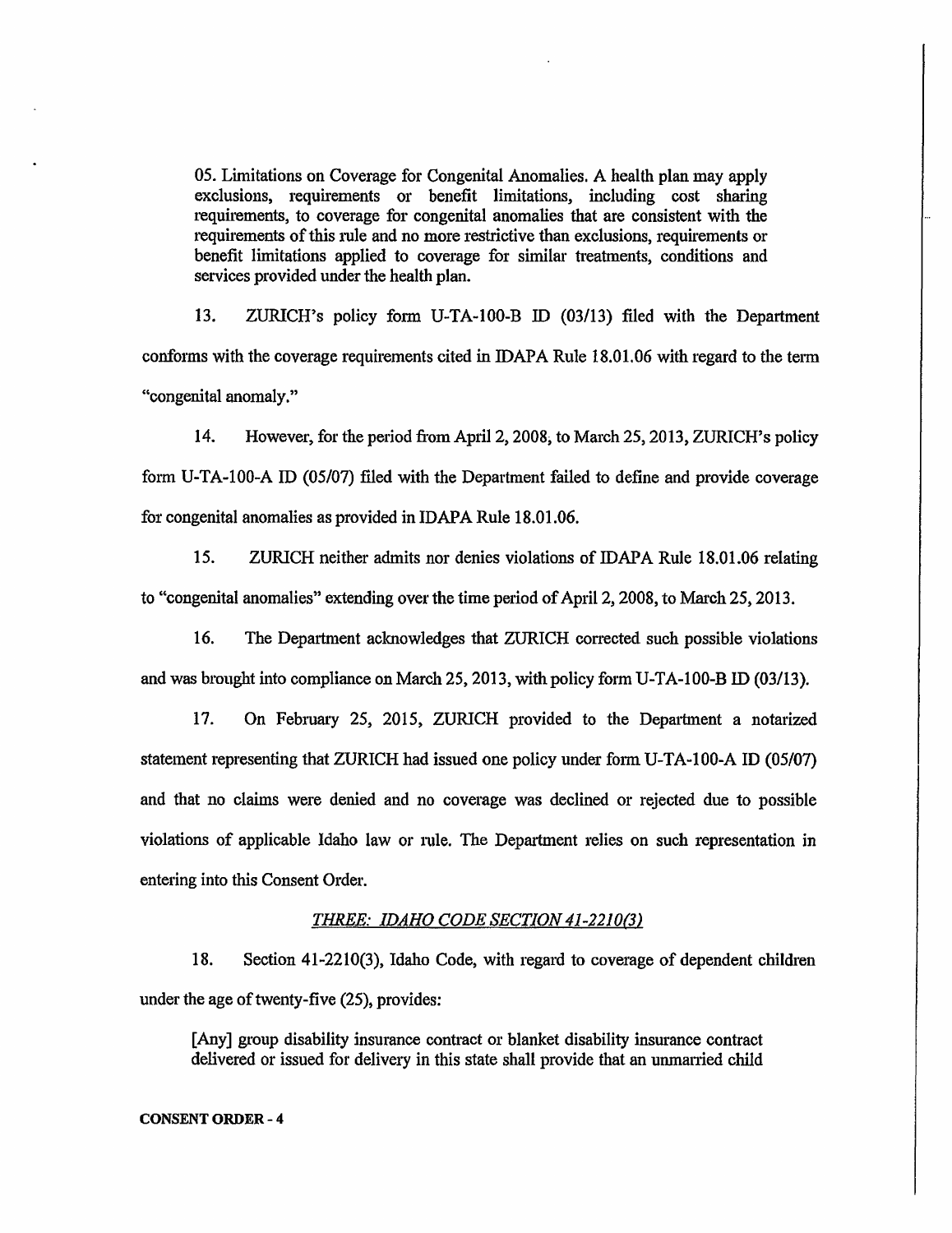under the age of twenty-five (25) years and who receives more than one-half (1/2) of his financial support from the parent shall be permitted to remain on the parent's or parent's contract. Further, any unmarried child of any age who is medically certified as disabled and financially dependent upon the parent is permitted to remain on the parent's or parents' contract.

19. ZURICH's policy form U-TA-100-B ID (03/13) filed with the Department complies with and conforms to the requirements for coverage of dependent children under the age of twenty-five (25) years as provided under section 41-2210(3), Idaho Code.

20. However, for the period from July 1, 2009, to March 25, 2013, ZURICH's policy form U-TA-100-A ID (05/07) filed with the Department failed to provide for "coverage of dependent children under the age of twenty-five (25)" as provided under section 41-2210(3), Idaho Code.

21. ZURICH neither admits nor denies violations under section 41-2210(3), Idaho Code, relating to "coverage of dependent children under the age of twenty-five (25)" extending over the time period of July 1, 2009, to March 25, 2013.

22. The Department acknowledges that ZURICH corrected such possible violation and was brought into compliance on March 25, 2013, with policy form U-TA-100-B ID (03/13).

23. On February 25, 2015, ZURICH provided to the Department a notarized statement representing that ZURICH had issued one policy under fotm U-TA-100-A ID (05/07) and that no claims were denied and no coverage was declined or rejected due to possible violations of applicable Idaho law or rule. The Department relies on such representation in entering into this Consent Order.

## *FOUR: IDAHO CODE SECTION 41-2203(4)*

24. Section 41-2203(4), Idaho Code, provides that a group disability insurance policy under which coverage of a dependent terminates at a specific age, shall include a provision,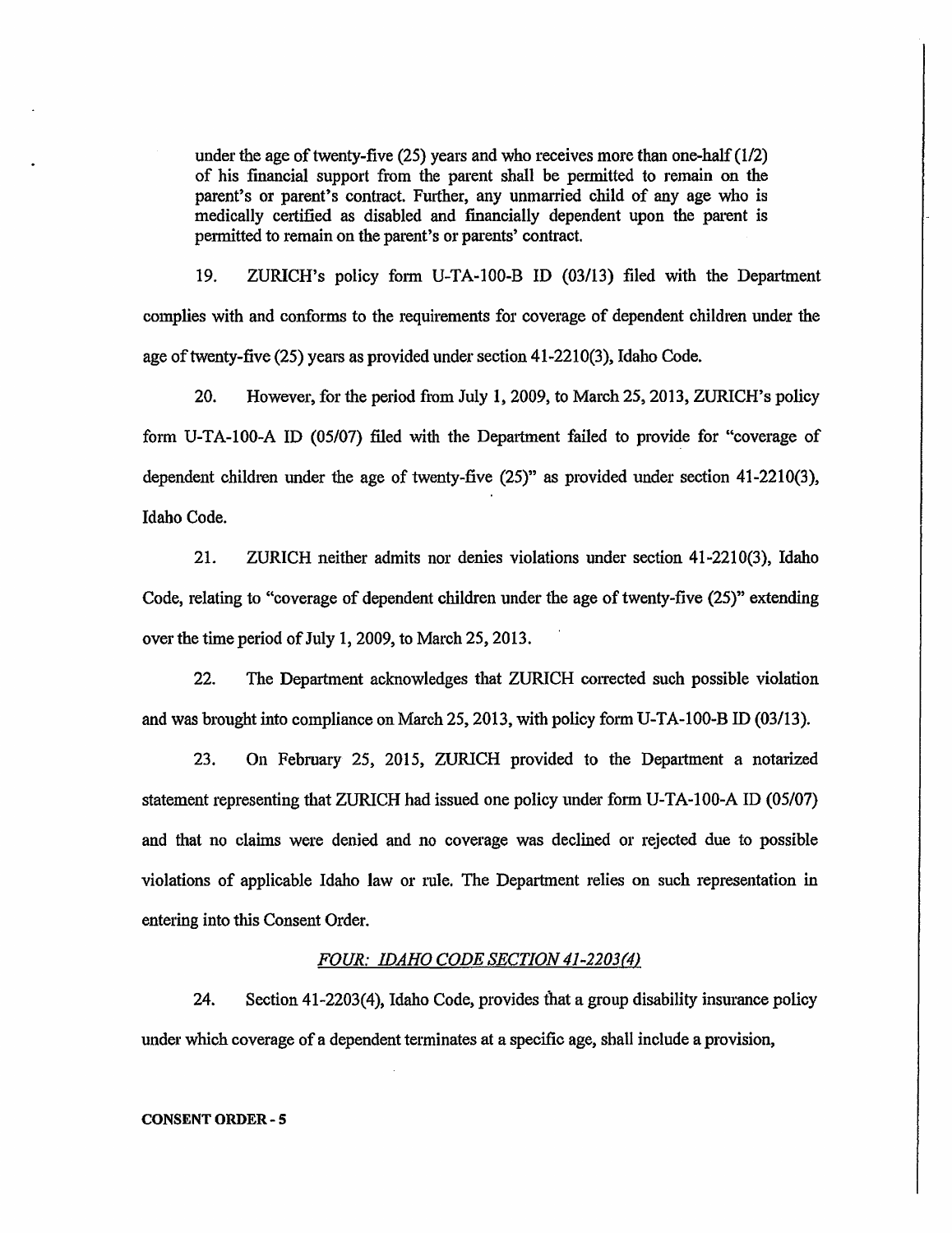with respect to an unmarried child who is incapable of self-sustaining employment by reason of intellectual disability or physical disability and who became so incapable prior to attainment of the limiting age and who is chiefly dependent upon such member for support and maintenance, [that coverage shall] not so terminate while the policy remains in force and the dependent remains in such condition, if the member has within thirty-one (31) days of such dependent's attainment of the limiting age submitted proof of such dependent's incapacity as described herein.

25. ZURICH's policy form U-TA-100-B ID (03/13) filed with the Depatiment complies with and conforms to the requirements for coverage of an unmarried child who is incapable of self-sustaining employment by reason of intellectual disability or physical disability, as provided under section 41-2203(4), Idaho Code.

26. However, for the period from July 1, 2010, to March 25, 2013, ZURICH's policy form U-TA-100-A ID (05/07) filed with the Department failed to provide coverage for an unmarried child who is incapable of self-sustaining employment by reason of intellectual disability or physical disability, as provided under section 41-2203(4), Idaho Code.

27. ZURICH neither admits nor denies violations under section 41-2203(4), Idaho Code, relating to coverage for an unmarried child who is incapable of self-sustaining employment by reason of intellectual disability or physical disability, extending over the time period of July 1, 2010 to March 25, 2013.

28. The Department acknowledges that ZURICH corrected such possible violation and was brought into compliance on March 25, 2013, with policy form U-TA-100-B ID (03/13).

### *SANCTION*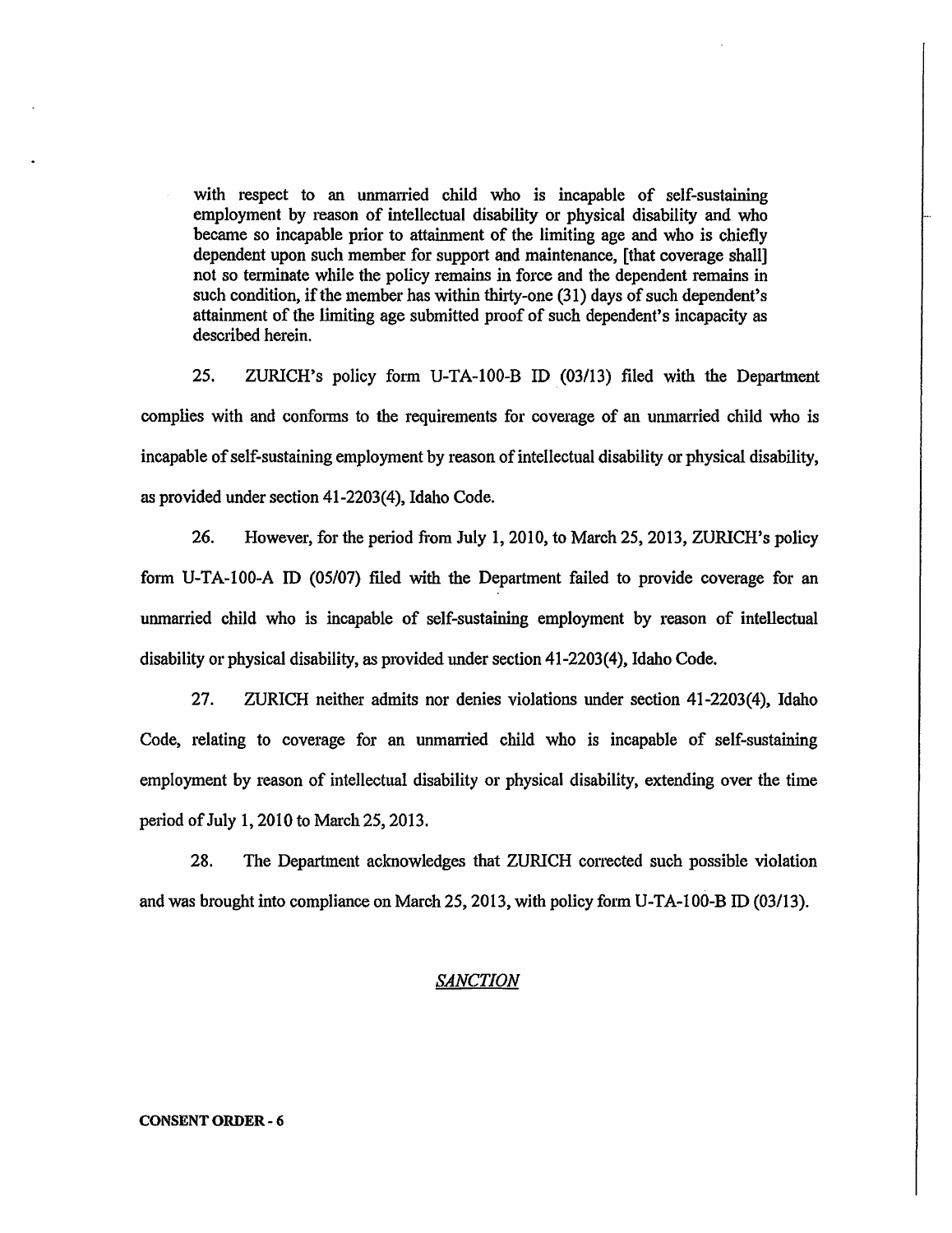29. As a sanction for all violations referenced above, the Department and ZURICH agree that ZURICH shall pay to the Department an administrative penalty in the amount of five thousand dollars (\$5,000) by no later than thirty (30) days after the entry of the Consent Order.

30. ZURICH agrees that in the future it will comply with all requirements of the Idaho Insurance Code and rules promulgated thereunder, and specifically with all requirements relating to its policies filed with the Department.

31. ZURICH acknowledges that this is an administrative action that may be required to be reported on Department licensing applications and license renewal forms.

32. This Consent Order constitutes full and final resolution of all matters addressed herein, and the Department agrees that, upon ZURICH's execution of this Consent Order and its full compliance with all terms and conditions set forth herein and payment in full of the administrative penalty, the Department shall seek no further sanctions for the violations addressed herein.

IT IS SO AGREED.

Dated this  $/5$  *T*<sub>2</sub> day of  $/12$  *A*  $\gamma$  , 2015.

ZURICH AMERICAN INSURANCE COMPANY

By: **Printed Name:** Title:  $EUP - HED$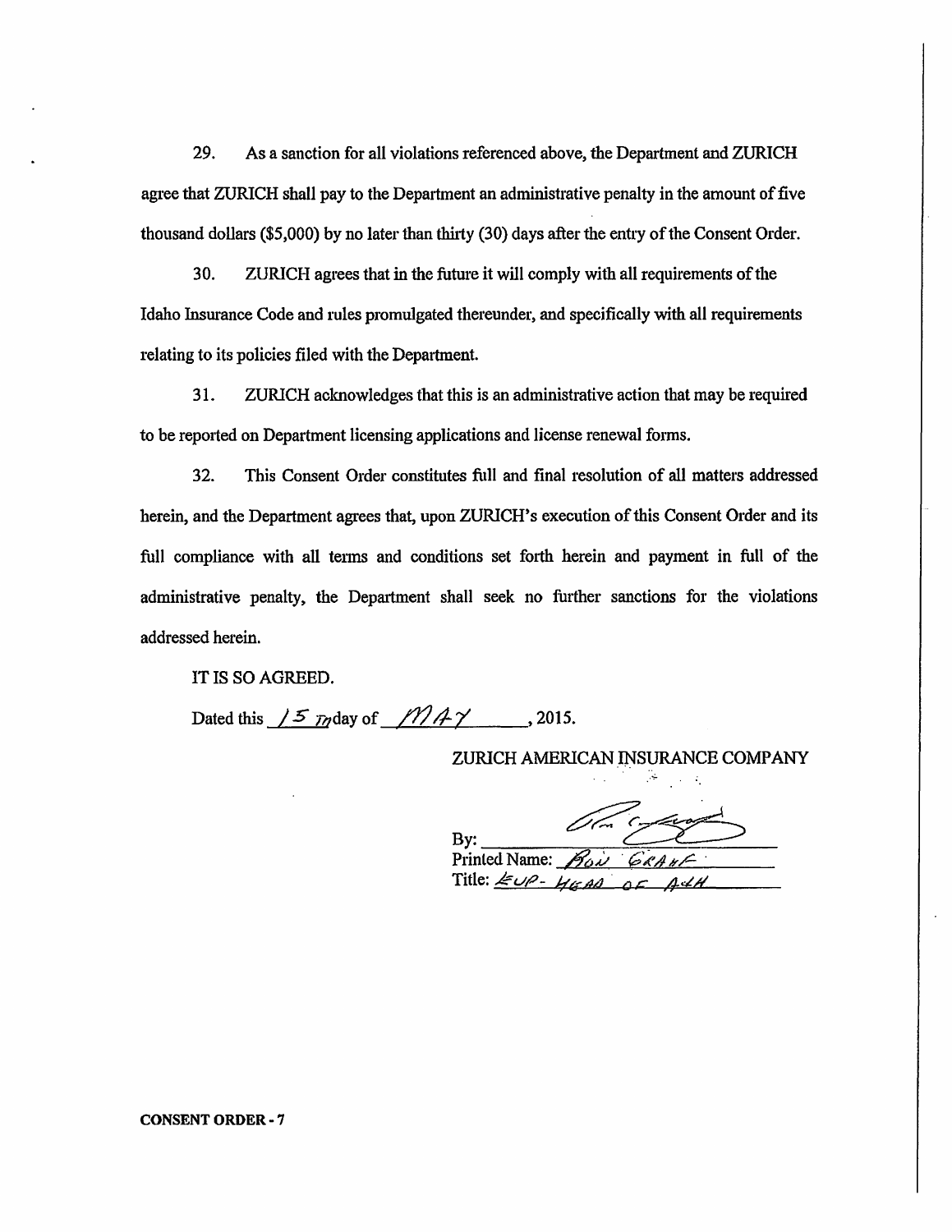Dated this  $\sqrt{q}$  day of  $\frac{M_{q}}{q}$ , 2015. **STATE OF IDAHO** DEPARTMENT OF INSURANCE

By:  $W$  or  $\frac{1}{4}$ 

Bureau Chief, Product Review

**IT IS SO** ORDERED. ~ Dated this  $20 \text{ day of}$  $May$  , 2015.

STATE OF IDAHO DEPARTMENT OF INSURANCE

2  $\overline{\mathbf{z}}$ 

THOMAS A. DONOVAN Acting Director